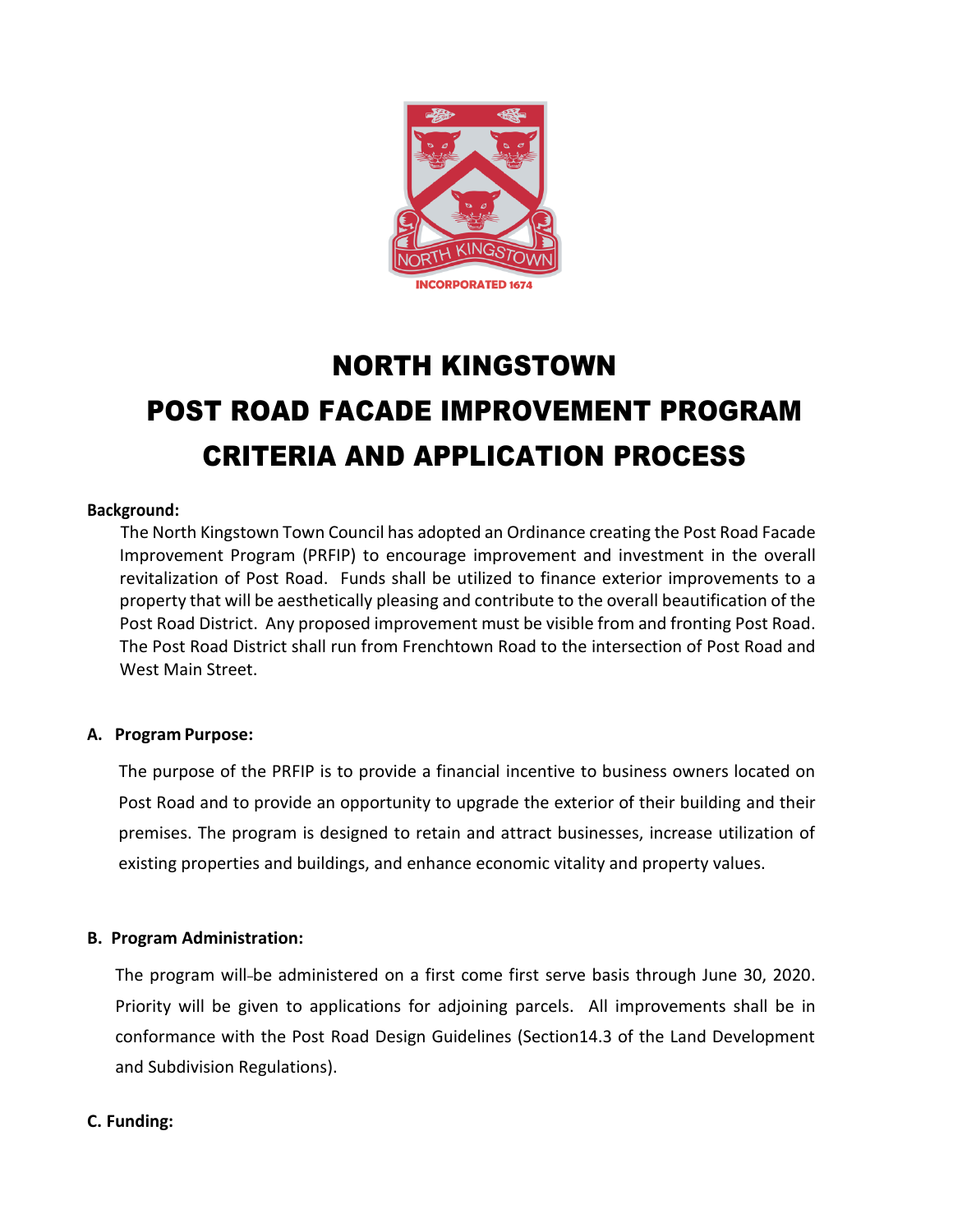The Town of North Kingstown is the funding authority for this program. The program provides a reimbursement grant for up to 50% of the cost of construction in an amount not to exceed \$20,000. Approved applications are limited to \$20,000 cumulatively per parcel. Applications from parcels that have multiple businesses/structures on the parcel can be considered for greater than \$20,000 subject to available funding.

All taxes and assessments must be current at the time of application. \*\*ORDINARY REPAIR AND MAINTENANCE, IMPROVEMENTS REQUIRED AS A RESULT OF CODE VIOLATIONS OR OTHER EXPENDITURES DEEMED INELIGIBLE BY THE DEPARTMENT OF PLANNING AND DEVELOPMENT ARE EXCLUDED. Funding for the PRFIP will be subject to appropriation during the annual budget process.

# **D. Eligible Uses and Reimbursement Coverage:**

- Permanent landscaping (i.e. trees and perennials) that adds to the aesthetics of the property and surrounding properties will be heavily prioritized
- Repair, replacement or restoration of facade masonry, brickwork, or wood
- Painting or exterior surface treatment (stucco, tile, stone, or brick replacement or repair)
- Outdoor seating area design and construction where practicable (furnishings not included)
- Awnings, canopies, or sunshades
- Outdoor lighting including the property owner's share of the cost of implementing National Grid incentive programs
- Installation or repair of decorative fencing
- Installation, replacement or repair of windows
- Installation, replacement or repair of cornices, eaves, and other architectural features
- Redesign or reconstruction of entranceway or storefront
- Signage
- Cost of landscape design assistance: any design assistance must be coordinated with the plans from the Department of Transportation regarding the installation of sidewalks on both sides of Post Road from Camp Avenue to West Main Street as identified in the State Transportation Improvement Program (STIP).

# **E. Application Processand Review:**

All materials are available on the town website: <http://www.northkingstown.org/DocumentCenter/View/2076/PRFIP-application>

1. A completed PRFIP application shall be submitted to the Department of Planning and Development.